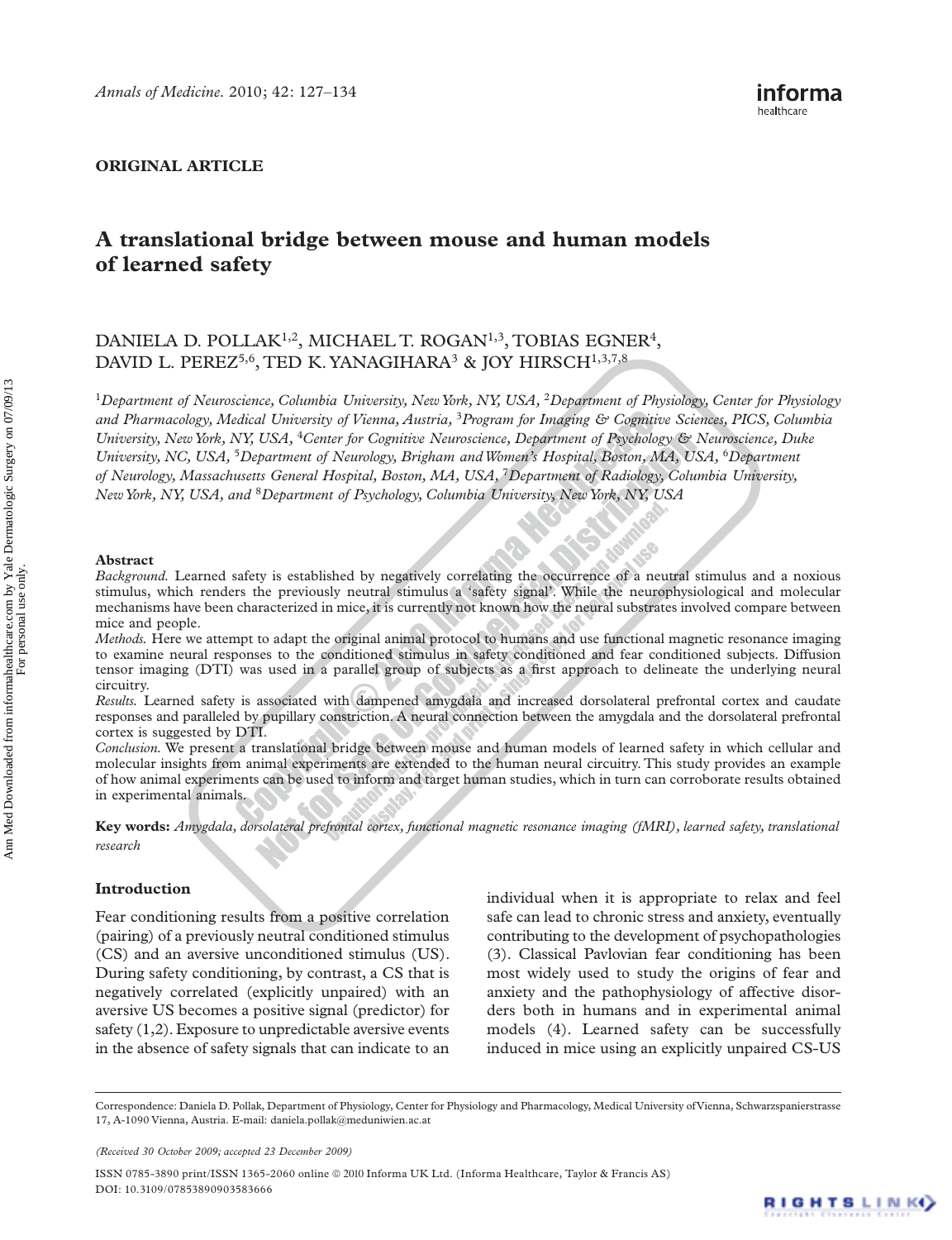## **Key messages**

- Learned safety based on a mouse model can be translated to humans and investigated using functional magnetic resonance and diffusion tensor imaging.
- Learned safety in humans is associated with dampened amygdala and increased dorsolateral prefrontal cortex neural activity.
- Animal experiments can be used to inform and target human studies, which in turn can corroborate results obtained in experimental animals.

protocol and has been proposed as an animal model of a behavioral intervention of depression (1,2). In mice, learned safety induces cell biological changes characteristic of the effects of pharmacological antidepressants. Moreover, presentation of the safety signal leads to decreased neuronal activity in the amygdala and increased responses in the caudate (2). Safety learning established through differential conditioning procedures (5) and reversal of fear learning (6) has been studied in humans. However, it is currently not known whether the learned safety model based on the explicit unpairing procedure used in the mouse study to elicit an antidepressant-like effect (1,2) can be translated to humans and how the neural substrates involved compare between mice and people. Here we employed functional magnetic resonance imaging (fMRI) to investigate the neural correlates of learned safety in healthy human volunteers with special emphasis on the neural circuitry level translation of the model. The fMRI analysis was inspired by the mouse studies and directed towards activity profiles in the amygdala and the caudate, regions that we have previously shown to be implicated in learned safety in mice (2). In addition, since learned safety elicits an antidepressant-like response in mice, and disruption of the amygdala-prefrontal emotion regulation circuitry has been proposed as a core mechanism in the pathogenesis of depressive disorders in humans (7), the dorsolateral prefrontal cortex (dlPFC) was also examined as an a-priori region of interest (ROI). We hypothesized that neural responses to learned safety signals would be associated with reduced amygdala activity, paired with enhanced responses in the caudate and dlPFC.

#### **Materials and methods**

## *Participants*

Twenty-five healthy volunteers (12 men, 13 women, mean age  $28.9 \pm 1.99$  (SEM) years) gave written

## **Abbreviations**

| EPI         | echo-planar imaging                   |
|-------------|---------------------------------------|
| CS          | conditioned stimulus                  |
| $d$ l $PFC$ | dorsolateral prefrontal cortex        |
| DTI         | diffusion tensor imaging              |
| fMRI        | functional magnetic resonance imaging |
| hrf         | hemodynamic response function         |
| <b>ROI</b>  | region of interest                    |
| <b>SPGR</b> | spoiled gradient recalled acquisition |
|             | in the steady state                   |
| <b>SPM</b>  | statistical parametric mapping        |
| <b>US</b>   | unconditioned stimulus                |
|             |                                       |

informed consent to participate in this study, in accordance with Columbia University's institutional guidelines. All participants had normal or correctedto-normal vision and were screened by self-report in order to exclude any subjects reporting previous or current neurological or psychiatric conditions, or current psychotropic medication use.

## *Experimental paradigm and procedure*

*Unconditioned stimulus (US).* The aversive unconditioned stimulus consisted of recordings of human screams presented at a realistic volume (98 dB), i.e. a level that would occur if a person were to actually scream in the subject's close vicinity.

A total of 133 recordings of male and female human screams, each with a uniform rise time (200 ms) and a duration of 1–3 sec, were generated and tested in a group of 15 naive subjects (not participating in the imaging study). In this pilot study the subjects were exposed to the scream recordings at a comparable volume used in the imaging experiment and after each scream were instructed to rate their personal experience of aversiveness elicited by the scream on a scale from 1 (not at all aversive) to 5 (extremely aversive). Average aversiveness scores were calculated based on the ratings given by all the subjects. Sixty screams with the highest average aversiveness ratings were selected and used to construct 20 unique US, each consisting of 3 individual scream recordings (a scream triplet) delivered at an inter-stimulus-interval that brought the total duration of the scream US to 12 seconds. Each triplet was constructed to have the same net aversiveness rating and the same net scream duration. Auditory stimuli were delivered via in-ear pneumatic tubes encased within foam earplugs. To further isolate the subject from scanner noise, the outer ears were completely covered by a 25mm thick heat-sensitive form-fitting foam rubber pad compressed against the sides of the subject's head.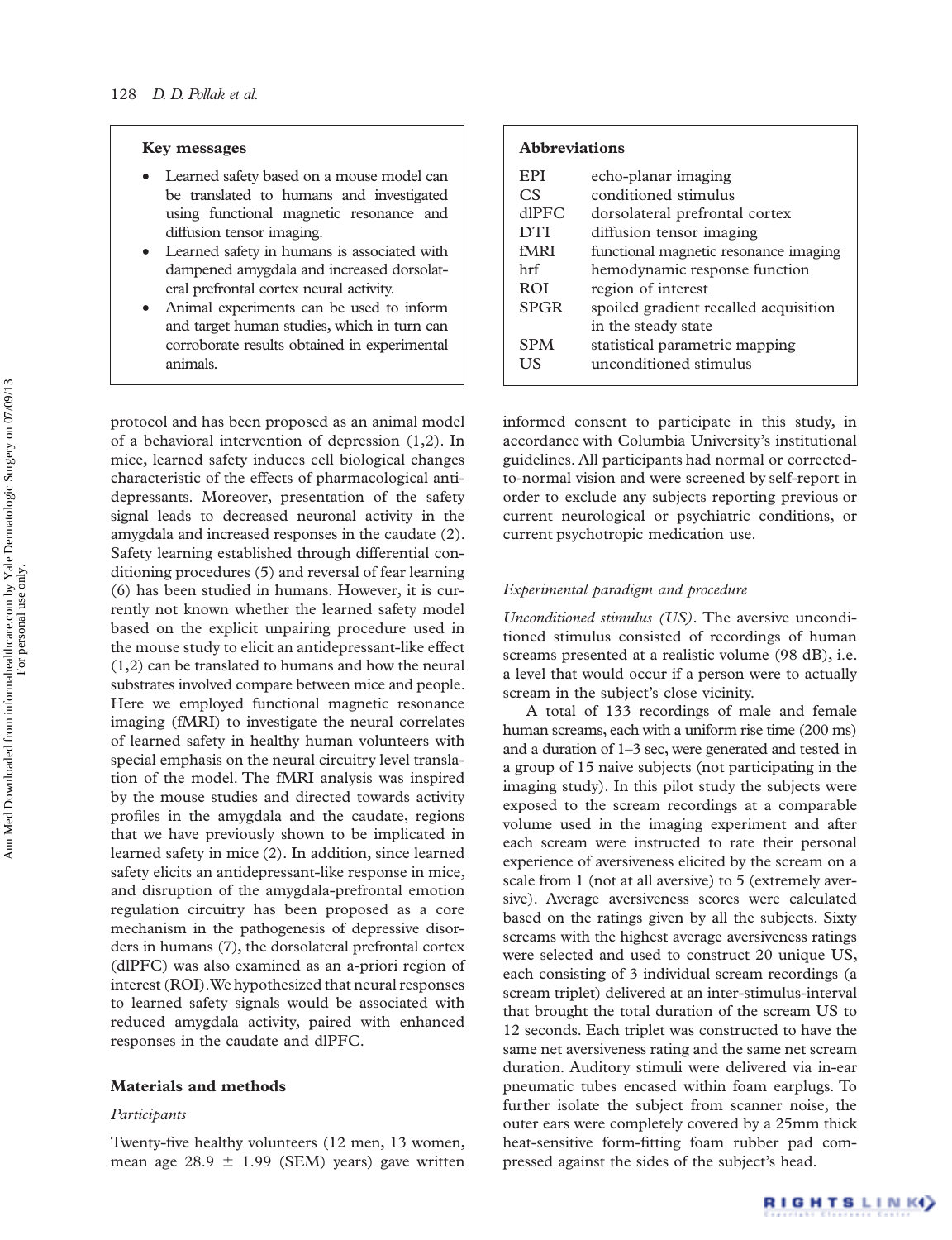*Conditioned stimulus (CS).* The CS consisted of an easily visible annulus made of two rings, one slightly brighter than the background, and one slightly darker than the background, centered at the fixation point (a black small gray circle on a blank dark gray background) and was always presented for 20 s. In order to relate to our mouse protocol, we designed two matched training protocols for humans: *safety conditioning* (10 US and 10 explicitly unpaired visual CS), and *fear conditioning* (10 CS, each with a coterminating US), which were carried out in two different groups of subjects. The safety conditioning group consisted of six male and eight female subjects (mean age  $29.4 \pm 2.53$  (SEM)). The fear conditioning group comprised six male and five female subjects (mean age  $26.6 \pm 1.06$  (SEM)).

The training phases (total duration of 8.3 min) for the two groups were designed as follows. *Safety conditioning*: 10 scream US that were explicitly unpaired with 10 visual CS, such that screams never occurred during the presentation of the CS. The time between each CS and the proximal US ranged from 2 to 44 s (mean 16.63 s). *Fear Conditioning*: 10 scream US were paired with 10 visual CS with the last 12 s of each CS overlapping with a scream US. The time between the offset of a scream US and the onset of the proximal US ranged from 16 to 48 s (mean 33.78 s). Throughout the scanning session a fixation point was presented to the subjects via screen goggles, and room lights were set at low ambient light levels. The training phase was separated from the test phase by a structural scan (spoiled gradient recalled acquisition in the steady state (SPGR)) with a total duration of 12 min, during which the screen displaying the fixation point was replaced by a blank screen and subjects were instructed to rest. During the test phase (total duration of 2.3 min) in both groups, five CS and no US were presented (mean inter-CS interval 9.5 s).

In a pilot experiment, independent individuals not participating in the fMRI study were presented with the CS in the scanning environment in a manner comparable to the presentation of the stimulus in the actual study (i.e. size and contrast intensity of the visual symbol and time of stimulus presentation), and pupillary measurements were recorded. This pilot experiment was carried out to test whether the CS itself could affect pupillary size. However, it was found that presentation of our visual CS only induced initially a slight and transient dilation of the pupil, a typical response to novelty and thus was suitable to be used as conditioned stimulus. We controlled for non-associative effects of CS presentation by comparing the experimental groups, each of which viewed the same CS in the same presentation sequence in the test phase.

Stimuli for the fMRI studies were presented with Presentation software (Neurobehavioral Systems, http://nbs.neuro-bs.com) and displayed on VisuaStim XGA LCD screen goggles (Resonance Technology, Northridge, CA).

## *Physiological set-up and assessment (pupillary response)*

The continuous record of pupil diameter was processed to identify and eliminate blink artifacts using amplitude thresholds, binned to the temporal resolution of the scan (2 s), and convolved with a canonical hemodynamic response function using Matlab codes adapted in our laboratory. Irrelevant drifts in the pupil diameter data over the course of the scan session were removed. The group analysis was performed on the mean pupil diameter across the first scream US and first test CS presentation evaluating the time interval from 0.5 s to 4 s of stimulus delivery, the same time window during which pupillary constriction in response to complex isoluminant visual stimuli had previously been demonstrated (8). To statistically evaluate the response stimulus presentation compared to the corresponding time period before the onset of the stimulus within one group, we carried out one-sample *t* tests using a hypothetical mean of 0. Group differences were evaluated using two-tailed independent sample Student *t* tests. A significance level of  $P < 0.05$  was accepted as statistically significant.

## *Functional analysis*

*Image acquisition.* Images were acquired with a GE 1.5 tesla MRI scanner. Functional data images were acquired along the AC-PC line with a T2<sup>∗</sup>-weighted echo-planar imaging (EPI) sequence of 24 contiguous axial slices repetition time  $(TR) = 2000$  ms, echo time  $(TE) = 40$  ms, flip angle = 90°, field of view  $(FOV) =$  $190 \times 190$  mm) of 4.5 mm thickness and 3 mm inplane resolution. Structural data were acquired with a high-resolution T1-weighted SPGR scan (TR  $= 19$ ms, TE = 5 ms, flip angle =  $20^{\circ}$ , FOV =  $220 \times 220$ mm), recording 124 slices at a slice thickness of 1.5 mm and an in-plane resolution of  $0.86 \times 0.86$  mm.

*Image preprocessing.* All preprocessing and statistical analyses were carried out using Statistical Parametric Mapping 5 (SPM5) (http://www.fil.ion.ucl.ac.uk/spm/ software/spm5). Functional images were slice-timing corrected and spatially realigned to the first volume of the first run. For each subject, the structural scan was co-registered to a mean image of the realigned functional scans. The co-registered structural image was then used to calculate transformation parameters for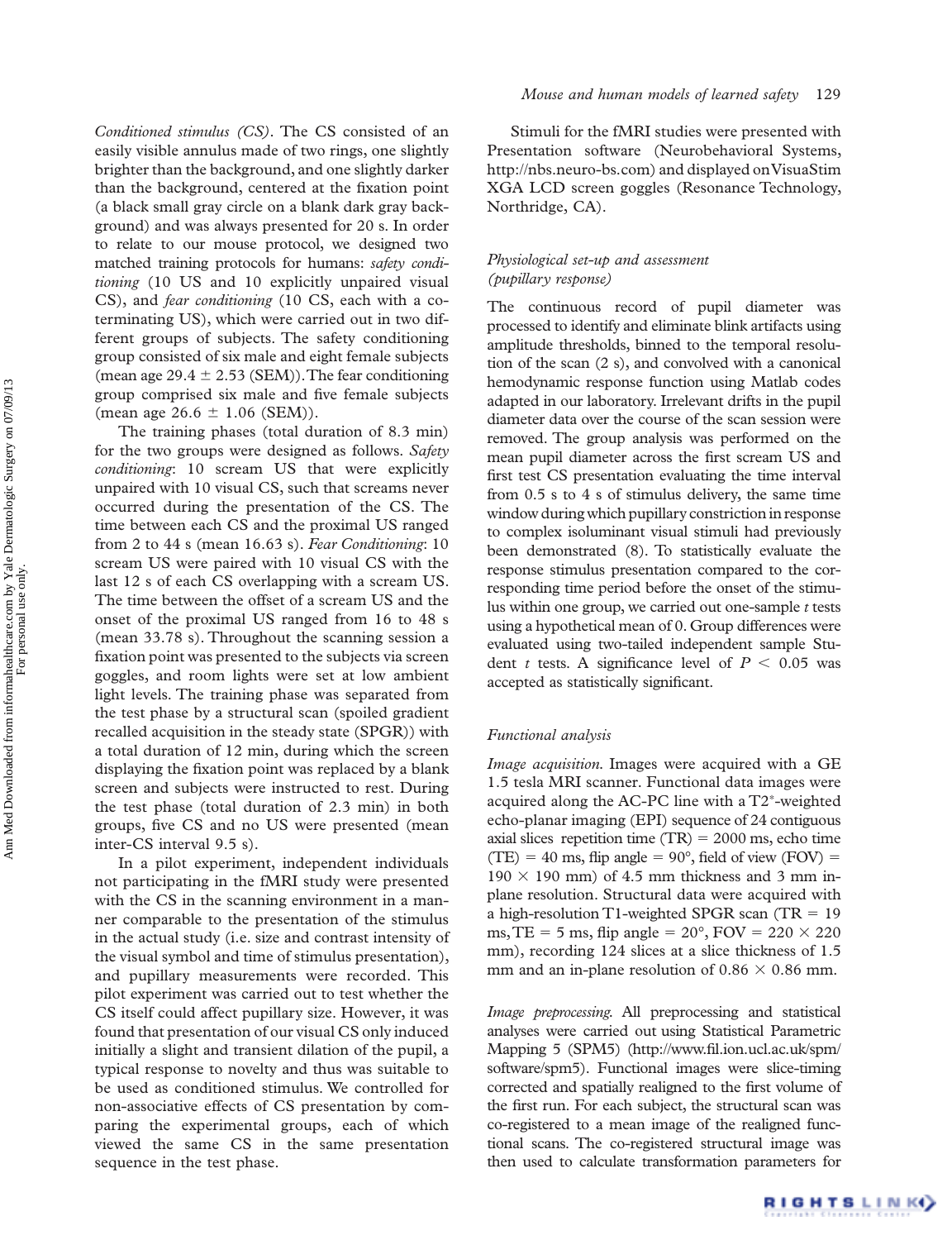normalizing the functional images to the Montreal Neurological Institute (MNI) template brain. The normalized functional images were spatially smoothed with a Gaussian kernel of 8 mm<sup>3</sup>. The first five scans of each run were discarded prior to further analysis. Vectors of stimulus onsets were created for each of the experimental conditions. These vectors were then convolved with SPM5's canonical hemodynamic response function (hrf) and employed as regressors to model the blood oxygen level dependency (BOLD) responses associated with the task. A  $128$ -s temporal high-pass filter was applied to the data to remove low-frequency artifacts. Temporal autocorrelation in the time series data was estimated using restricted maximum likelihood estimates of variance components using a first-order autoregressive model (AR-1), and the resulting nonsphericity was used to form maximum likelihood estimates of the activations.

*Image analysis.* To test the hypotheses with respect to regionally specific group effects, the estimates were compared by using two contrasts (increased or decreased BOLD signal in the presence of the CS in safety versus fear conditioned subjects) using a first-order time modulation model in SPM5, to account for session-specific adaptation in brain activity as a result of repeated CS presentation over time. The resulting set of voxel values was tresholded at  $P \le 0.001$  uncorrected with a spatial extent of five contiguous voxels, in anatomical a-priori ROIs of the amygdala, caudate, and dlPFC. Multiple testing has been corrected for by controlling the family-wise error rate (FWE). To correct for the expected within-session effects over time (i.e. loss of power of the CS to elicit neural responses due to the repeated exposure during the test phase), we integrated a first-order time modulation into our model. The comparisons were made between safety conditioned and fear conditioned subjects. Anatomical ROIs were defined using the Wake Forest University PickAtlas toolbox (http://fmri.wfubmc.edu/ cms/software#PickAtlas).

## *Tractography*

*Image acquisition*. Diffusion tensor images (DTI) were acquired on a 1.5-T GE twin-speed scanner using an 8-channel sense head coil with a single-shot sequence of 55 unique diffusion directions at a b-value = 900 with  $TE = 7.8$  ms and  $TR = 17000$  ms. A single no-diffusion volume (b-value  $= 0$ ) was acquired and used as a reference to correct for eddy currents and head motion. Isotropic  $(2.5 \text{ mm}^3)$ voxels) diffusion-weighted data were acquired for all subjects. Array size was  $128 \times 128$  in a FOV of 3  $\times$ 

32 mm. Altogether 58 slices were acquired, and the total scan time was 16 minutes and 32 seconds.

*Image analysis*. DTI analysis was completed using the FMRIB's software library diffusion toolbox (http:// www.fmrib.ox.ac.uk/fsl) (9). A probability of connectivity map was generated for regions of interest as described by Behrens et al. (10). Seed and target masks were generated using the ROI definition function in Marsbar (http://marsbar.sourceforge.net), by taking the co-ordinates of peak fMRI activation for amygdala (i.e.  $-28$ , 0,  $-16$ ) and dlPFC (i.e.  $-30$ , 52, 32) and generating a sphere of a radius of 4 mm. Briefly, in native diffusion space, the principal diffusion direction (PDD) of non-isotropic water movement was modeled as a tensor for each voxel in the brain. Complex fiber structure (i.e. crossing or diverging fibers) increases the uncertainty of the PDD estimate. Bayesian statistics were used to generate probability density functions (pdfs) of PDD uncertainty allowing for the detection of non-dominant fiber pathways  $(11)$ . From these pdfs, 5000 tractfollowing samples were taken with a maximum curvature threshold of  $\pm$  80 degrees. The subjects who participated in the DTI study did not participate in the functional study of learned safety, and, therefore, the normalized clusters of activity served as predictors of the neural circuitry. Connectivity maps were then inspected for each subject. As hypothesized, the largest number of streamlines followed a direct path from the amygdala seed mask to the waypoint (dlPFC) mask in the majority (21 out of 28) of subjects. These thresholded paths were then binarized and added across all subjects, generating a group representation of individual pathways. In Figure 2E, intensity values at each voxel for this group image correspond to the number of subjects with a streamline passing through that voxel. The group image does not correspond to a map of probabilistic connectivity from the seed to the waypoints mask as presented for individual subjects, but instead represents the importance of each voxel to this pathway with respect to all subjects. Given the current investigational status of accepted methods for performing statistical analyses or graphical representation of group tractography data, this method aims to conservatively quantify our results at the group level.

#### **Results**

Aiming to provide a translational bridge between the animal and human conditioning procedure, we developed a conditioning protocol along the lines of the mouse model. We used recordings of human screams as US and a neutral visual symbol as CS. CS and US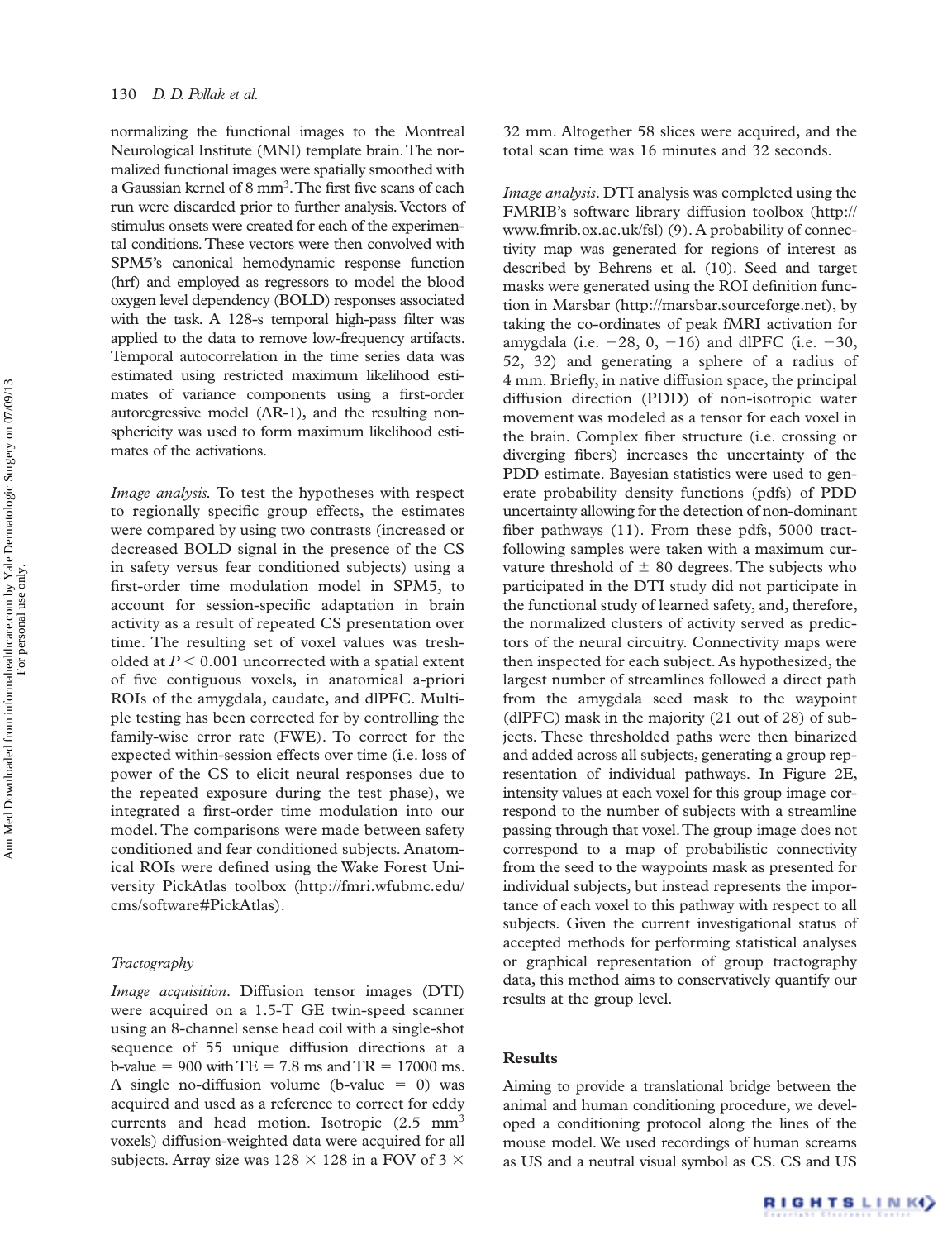

Figure 1. Experimental paradigm and pupillary and amygdala responses to the aversive stimulus. A: Training and test phase: The training phase (left) consisted of several explicitly unpaired (bottom row) or paired (top row) presentations of the CS and the US and was followed by a period of rest (middle) during which the structural MRI images were acquired. The test phase (right) consisted of five presentations of the CS alone. B: Presentation of the screams during the training phase led to significant pupillary dilation in safety and fear conditioning groups ( $*P < 0.05$ ) which was comparable among the two groups ( $P > 0.05$ ). C: Activity in the left and right amygdala in both groups (average effect of condition from both groups) (Montreal Neurological Institute (MNI) co-ordinates:  $-18$ ,  $-4$ ,  $-14$ ,  $k = 226$ , *t* score = 5.30,  $P < 0.05$ , FWE corrected; and 20, 0,  $-14$ ,  $k = 244$ ,  $t$  score = 5.15,  $P < 0.05$ , FWE corrected).

were explicitly temporally unpaired in the learned safety group and paired for learned fear during the training phase (Figure 1A). We first tested the emotional response elicited by the scream US by evaluating the pupillary diameter and amygdala activity in response to the US during the training phase in both groups. We found that presentation of the US induced comparable pupillary dilation in both groups, validating the aversiveness of the scream US and confirming base-line similarity among the paired and the unpaired training groups (Figure 1B). Both groups showed significant amygdala activation in response to the scream US (Figure 1C). In addition to acquiring functional imaging data, we used measurements of pupillary diameter as a proxy for emotional responses elicited by the CS. Pupillary responses are one of the most widely used and validated psychophysiological measures in

applied and basic research of emotional processes, and ample evidence from the literature indicates that the pupil response is a suitable indicator for human Pavlovian conditioning (12). In the test phase we measured the pupillary diameter in the presence of the first test CS in order to provide an independent biophysical measure of the emotional value associated to the conditioned stimulus (8). In the unpaired (i.e. learned safety trained) group we observed pupillary constriction, while subjects of the paired training group (i.e. fear conditioning) showed pupillary dilation in response to the CS (see Figure 2A).

We next analyzed the neural response to the CS presentation during the test phase in our a-priori ROIs. In the amygdala, a cluster of voxels was significantly less activated in the unpaired than in the paired group ( $P < 0.05$ , FWE corrected) (Figure 2B).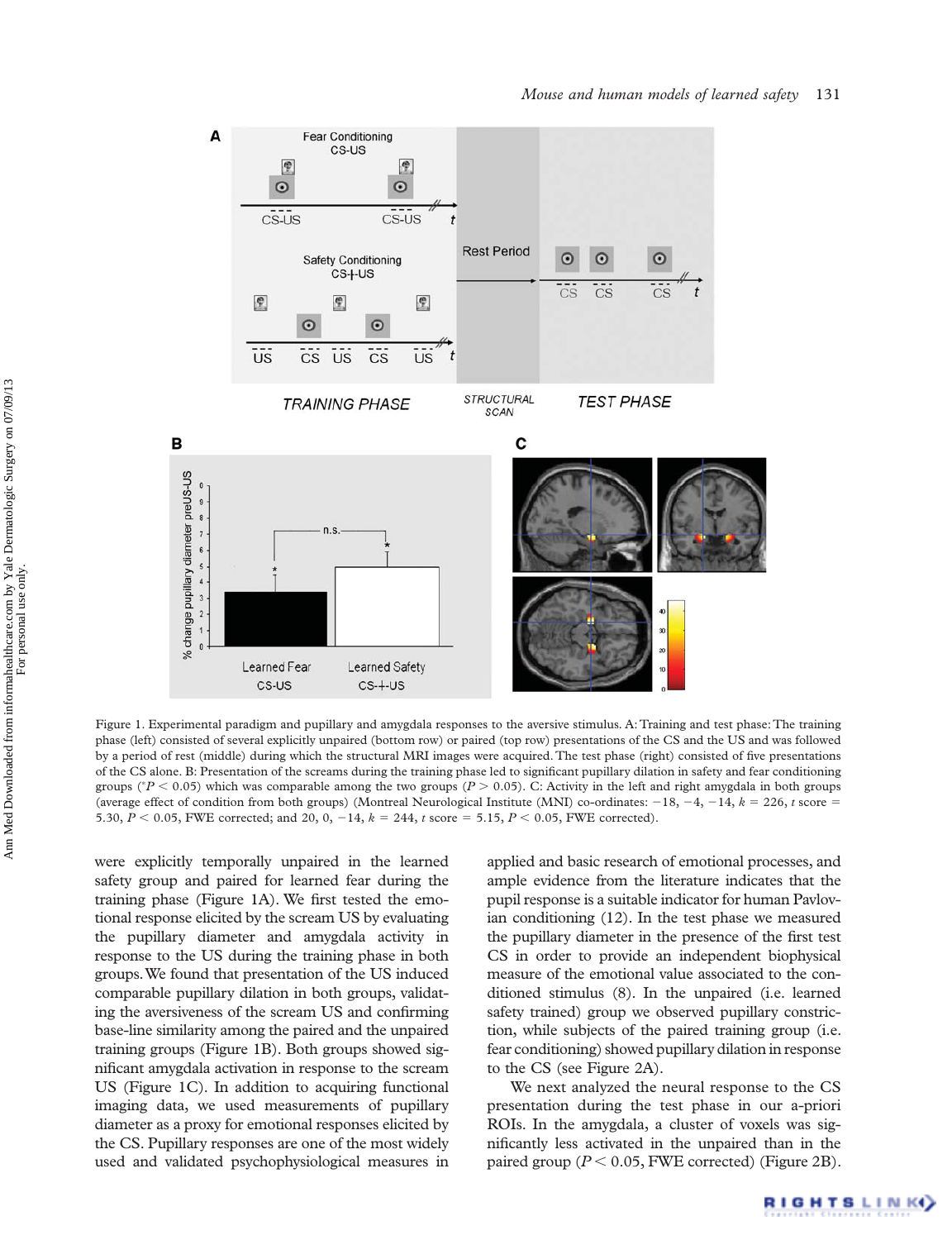

Figure 2.Pupillary and neural responses to the conditioned stimulus in the test phase. A: Percentage change in pupillary diameter during the presentation of the first CS (<sup>∗</sup>*P* < 0.05) demonstrates pupillary constriction in the learned safety group and pupillary dilation in the learned fear group. B: A cluster of differential activation in the left amygdala between safety and fear trained subjects in response to the CS is shown on a standard brain (Montreal Neurological Institute (MNI) co-ordinates:  $-28$ ,  $0$ ,  $-16$ ,  $k = 8$ ,  $t$  score  $= 3.56$ ,  $P < 0.05$ , FWE corrected). For display purposes, activity clusters are shown at  $P < 0.005$ , uncorrected in B and C. C: Differential activation in the left dlPFC between safety and fear trained groups in response to the CS (MNI:  $-30, 52, 32, k = 9$ , *t* score = 3.97, *P* < 0.001 uncorrected). D. Differential activation in the left caudate between safety and fear trained groups in response to the CS (MNI:  $-16$ ,  $-18$ ,  $20$ ,  $k = 12$ , *t* score = 2.11, *P* = 0.021 uncorrected). E. Group-based probabilistic tractography map between the amygdala and the dlPFC.

Conversely, a cluster of voxels in the left dlPFC (corresponding to Brodman area (BA) 9) showed a definite trend for greater activation in the paired than in the unpaired group  $(P < 0.001$ , uncorrected) (Figure 2C). When we employed a more liberal threshold  $(P < 0.05$ , uncorrected), we also observed a trend for a cluster of voxels in the left caudate with greater activity in the unpaired than in the paired group (see Figure 2D). Exploratory whole-brain analysis revealed no other differentially activated regions at a threshold corrected for multiple comparisons (for additional regions that displayed differential activity at  $P < 0.001$ , uncorrected, see Supplemental Table I online).

These data open up the possibility to suggest that as a result of unpaired training presentation of the CS may lead to dlPFC-mediated suppression of amygdalar activity in conditioned subjects, closely resembling data from previous studies of instructed suppression of negative affect (13). Although the notion that dlPFC regions involved in cognitive control are able to modulate amygdalar responses is widely held

(13), animal studies have documented only sparse direct connections between the dlPFC and the amygdala (14). This motivated an investigation of connectivity using diffusion tensor imaging (DTI) and probabilistic tractography between the dlPFC region that exhibited enhanced activity, and the region of the amygdala that displayed suppressed responses in the unpaired group. DTI images were acquired from 28 subjects, converted to normalized space, and probabilistic tractography maps were determined for the connection between these ROIs defined by the centroids of activity observed in the fMRI study. The number of streamlines (waytotals) detected was recorded for each subject (Supplemental Table II online). We observed at least one streamline between the amygdala and dlPFC for 21 of the 28 subjects. Of those, more than 10 streamlines were detected in 9 out of 28 subjects, suggestive of a potential direct anatomical connection between these regions (Figure 2E). Because probabilistic tractography results depend significantly on the volume of the seed mask, and our amygdala seed consisted of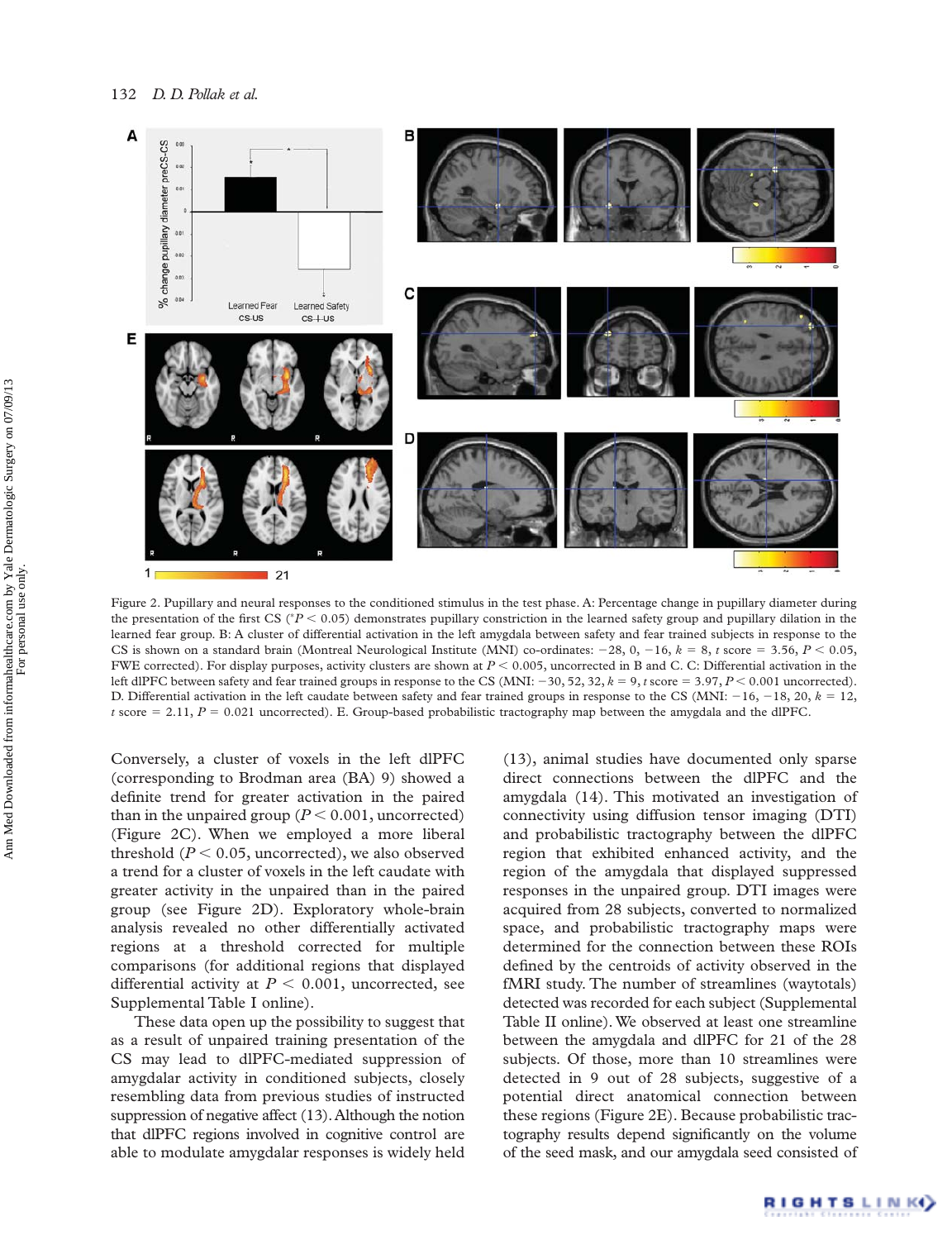only 100 voxels in normalized space, we believe that this result may under-represent the connections.

## **Discussion**

As with rodents, safety has been far less studied in the human than fear. When safety responses and safety learning have been examined, it has been in the context of discriminative learning, a more complex task than the one we used in our mouse studies of safety learning  $(6,15,16)$ . In a first attempt to translate our findings about the physiological and molecular underpinnings of learned safety in mice to people, we designed a human protocol along the lines of the animal paradigm although there are some important differences between the previously used mouse protocol and the currently used human protocol. Firstly, the conditioning protocol in the mouse consisted of three sessions performed on three different days, while in the human procedure a single training session was performed followed by the test session on the same day. Secondly, the antidepressant-like effect of learned safety observed in mice (1) was not tested in the present human study. Instead we focused our analysis on the neural circuitry in humans and used fMRI as a tool to shed light on associated neural correlates. We targeted our analyses based upon the predictions from the mouse model, assuming that the unpaired CS-US training results in a process of modulation of the emotional assessment processes in the amygdala, possibly mediated by the dlPFC. In fact we found that presentation of the CS following unpaired training (i.e. learned safety) was associated with dampened amygdalar activity, and heightened dlPFC responses. These results suggest that indeed, following unpaired training, the conditioned stimulus may acquire the potential to signal safety and control emotional responsiveness in the amygdala through increased top-down regulation via the dlPFC. This hypothesis is also in line with a wealth of literature proposing an executive control function of the dlPFC over amygdalar emotional reactivity and the emotional regulation (13).

Interestingly, increased and sustained amygdala activity (17,18) under base-line conditions and following emotion induction (19,20) has been repeatedly reported in depressed patients. Moreover, deficient dlPFC activity has been observed in depression (18,21–23) suggesting that sustained emotional reactivity and negativity bias in depressed patients might result indirectly from impaired dlPFC function. However, the dlPFC-amygdala circuitry can also be involved in other processes, such as attention, language, and memory (24,25). Furthermore, the

possibility exists that there could be an additional indirect modulation of amygdala activity that could be mediated, for instance, via the ventromedial prefrontal cortex, which has strong connection both to the dlPFC and the amygdala, and has been shown to modulate amygdalar activity during fear reversal and safety learning (6). Given the role of the caudate in reward systems, increased activity in this region is consistent with the safety signal having positive emotional value.

Although previous studies have used skin conductance response (SCR) to assess emotional learning (6,15) we evaluated pupillary diameters as independent psychophysical measure since is SCR is dynamically sensitive to increases of stress and fear, but less sensitive to decreases of stress and fear. Stress and anxiety drive sweat release in the skin, which increases SCR, but reduction of SCR depends essentially upon diffusion and evaporation of sweat, and is therefore not under tight neural control. We observed pupillary constriction in response to the CS in the unpaired group which may reflect reduced fear in the presence of the safety signal since dilation of the pupils is thought to reflect anxiety states  $(12)$ whereas pupillary constriction is known to be an effect of anxiolytic drugs, such as benzodiazepines (26) and morphines (27).

Taken together, we conclude that rodent learned safety protocols can be translated to human protocols and models, suggesting homology of the dlPFCamygdala circuitry potentially leading to a dlPFCmediated suppression of fear responses in the amygdala (28). Although a potential antidepressant effect of learned safety in humans has not been assessed here, results from the present analysis suggest future experiments in this direction. This study thus presents a novel and useful type of translational research in the field of neuropsychiatric disorders in which behavioral, cellular, and molecular studies in experimental animals are combined with wholebrain systems-level information of neural circuitry by functional neuroimaging.

### **Limitations**

Some conceptual limitations need to be considered for the interpretation of our findings. These constraints arise from our aim to develop a human safety learning paradigm that would allow us to stay as close as possible to the original mouse protocol. We therefore established for the human, as we did for the mouse study (1), a learned safety paradigm and contrasted this to learned fear in a between-group rather than a within-group (differential conditioning) design. As a consequence, we cannot refer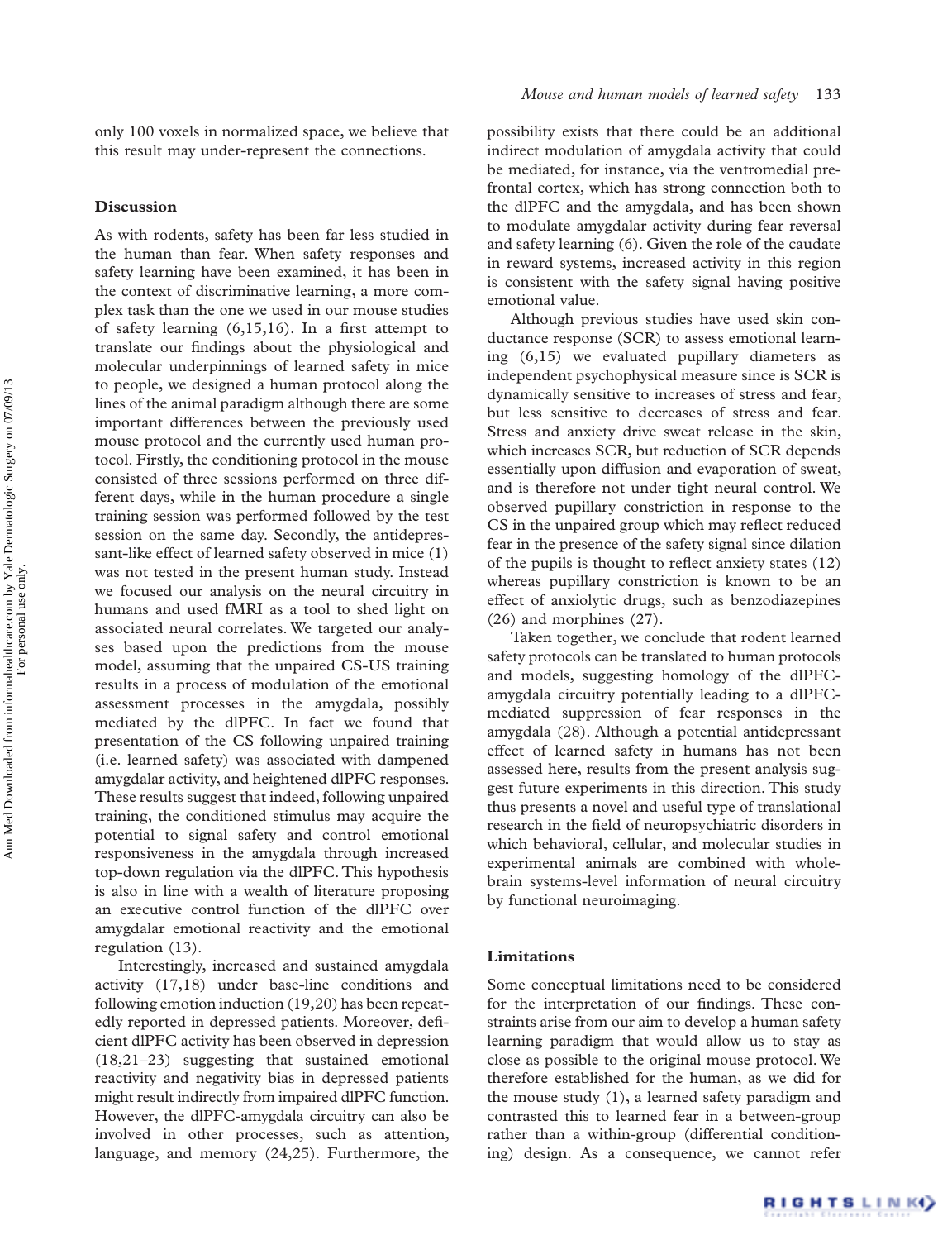a within-subject control condition when describing the learned safety CS-induced neural activity. Moreover, this might have reduced the statistical power of the analysis.

### **Acknowledgements**

Daniela D. Pollak was supported by the Austrian Academy of Science (Max-Kade-Fellowship) and the Austrian Science Fund (Erwin-Schroedinger-Fellowship). Tobias Egner was supported by a Columbia University fMRI Research Fellowship. Ted Yanagihara was supported by the Medical Scientist Training Program, Columbia University Medical School. Imaging funds were provided by education grants to Joy Hirsch, Director, fMRI Research Center, Columbia University (now PICS, Program for Imaging & Cognitive Sciences) for translational and applied studies. The extremely skillful and dedicated expertise of Stephen Dashnaw in carrying out the imaging experiments is highly appreciated.

*Declaration of interest:* The authors report no biomedical financial interests or other conflicts of interest.

## **References**

- 1. Pollak DD, Monje FJ, Zuckerman L, Denny CA, Drew MR, Kandel ER. An animal model of a behavioral intervention for depression. Neuron. 2008;60:149–61.
- 2. Rogan MT, Leon KS, Perez DL, Kandel ER. Distinct neural signatures for safety and danger in the amygdala and striatum of the mouse. Neuron. 2005;46:309–20.
- 3. Seligman ME. Chronic fear produced by unpredictable electric shock. J Comp Physiol Psychol. 1968;66:402–11.
- 4. Mineka S, Oehlberg K. The relevance of recent developments in classical conditioning to understanding the etiology and maintenance of anxiety disorders. Acta Psychologica. 2008;127:567–80.
- 5. Monk CS, Grillon C, Baas JM, McClure EB, Nelson EE, Zarahn E, et al. A neuroimaging method for the study of threat in adolescents. Dev Psychobiol. 2003;43:359–66.
- 6. Schiller D, Levy I, Niv Y, LeDoux JE, Phelps EA. From fear to safety and back: reversal of fear in the human brain. J Neurosci. 2008;28:11517–25.
- 7. Siegle GJ, Thompson W, Carter CS, Steinhauer SR, Thase ME. Increased amygdala and decreased dorsolateral prefrontal BOLD responses in unipolar depression: related and independent features. Biol Psychiatry. 2007;61:198–209.
- 8. Conway CA, Jones BC, DeBruine LM, Little AC, Sahraie A. Transient pupil constrictions to faces are sensitive to orientation and species. J Vis. 2008;8:17.1–1.
- 9. Smith SM, Jenkinson M, Woolrich MW, Beckmann CF, Behrens TE, Johansen-Berg H, et al. Advances in functional and structural MR image analysis and implementation as FSL. Neuroimage. 2004;23 Suppl 1:S208–19.
- 10. Behrens TE, Woolrich MW, Jenkinson M, Johansen-Berg H, Nunes RG, Clare S, et al. Characterization and propagation

of uncertainty in diffusion-weighted MR imaging. Magn Reson Med. 2003;50:1077–88.

- 11. Behrens TE, Berg HJ, Jbabdi S, Rushworth MF, Woolrich MW. Probabilistic diffusion tractography with multiple fibre orientations: What can we gain? Neuroimage. 2007;34: 144–55.
- 12. Reinhard G, Lachnit H, Konig S. Tracking stimulus processing in Pavlovian pupillary conditioning. Psychophysiology. 2006;43:73–83.
- 13. Ochsner KN, Gross JJ. The cognitive control of emotion. Trends Cogn Sci. 2005;9:242–9.
- 14. Barbas H. Anatomic basis of cognitive-emotional interactions in the primate prefrontal cortex. Neurosci Biobehav Rev. 1995;19:499–510.
- 15. Grillon C, Falls WA, Ameli R, Davis M. Safety signals and human anxiety: a fear-potentiated startle study. Anxiety. 1994;1:13–21.
- 16. Lissek S, Rabin SJ, McDowell DJ, Dvir S, Bradford DE, Geraci M, et al. Impaired discriminative fear-conditioning resulting from elevated fear responding to learned safety cues among individuals with panic disorder. Behav Res Ther. 2009;47:111–8.
- 17. Abercrombie HC, Schaefer SM, Larson CL, Oakes TR, Lindgren KA, Holden JE, et al. Metabolic rate in the right amygdala predicts negative affect in depressed patients. Neuroreport. 1998;9:3301–7.
- 18. Drevets WC. Prefrontal cortical-amygdalar metabolism in major depression. Ann N Y Acad Sci. 1999;877: 614–37.
- 19. Sheline YI, Barch DM, Donnelly JM, Ollinger JM, Snyder AZ, Mintun MA. Increased amygdala response to masked emotional faces in depressed subjects resolves with antidepressant treatment: an fMRI study. Biol Psychiatry. 2001;50: 651–8.
- 20. Siegle GJ, Steinhauer SR, Thase ME, Stenger VA, Carter CS. Can't shake that feeling: event-related fMRI assessment of sustained amygdala activity in response to emotional information in depressed individuals. Biol Psychiatry. 2002;51: 693–707.
- 21. Davidson RJ. Affective style, psychopathology, and resilience: brain mechanisms and plasticity. Am Psychol. 2000;55: 1196–214.
- 22. Harvey PO, Fossati P, Pochon JB, Levy R, Lebastard G, Lehericy S, et al. Cognitive control and brain resources in major depression: an fMRI study using the n-back task. Neuroimage. 2005;26:860–9.
- 23. Mayberg HS, Liotti M, Brannan SK, McGinnis S, Mahurin RK, Jerabek PA, et al. Reciprocal limbic-cortical function and negative mood: converging PET findings in depression and normal sadness. Am J Psychiatry. 1999;156:675–82.
- 24. Drevets WC. Functional anatomical abnormalities in limbic and prefrontal cortical structures in major depression. Prog Brain Res. 2000;126:413–31.
- 25. Duncan J, Owen AM. Common regions of the human frontal lobe recruited by diverse cognitive demands. Trends Neurosci. 2000;23:475–83.
- 26. Hou RH, Scaife J, Freeman C, Langley RW, Szabadi E, Bradshaw CM. Relationship between sedation and pupillary function: comparison of diazepam and diphenhydramine. Br J Clin Pharmacol. 2006;61:752–60.
- 27. Murray RB, Adler MW, Korczyn AD. The pupillary effects of opioids. Life Sci. 1983;33:495–509.
- 28. Etkin A, Egner T, Peraza DM, Kandel ER, Hirsch J. Resolving emotional conflict: a role for the rostral anterior cingulate cortex in modulating activity in the amygdala. Neuron. 2006;51:871–82.